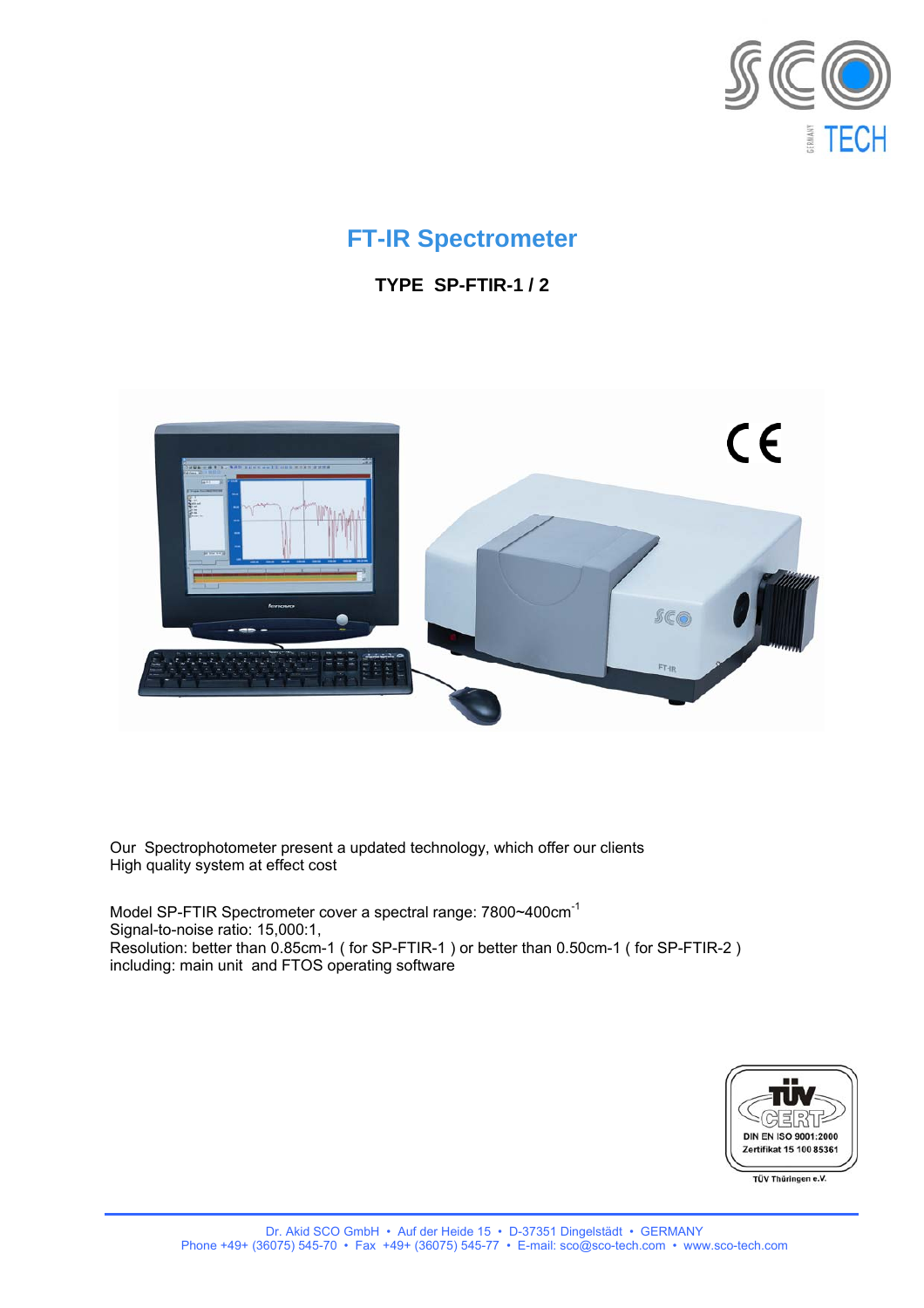

# **Features:**

# **High Stability:**

- Unique cube-corner Michelson interferometer features not only small size and compact structure but also higher stability and less sensitive to vibrations and thermal variations compared with conventional Michelson interferometer.
- Outside IR source design with easy replacement provides higher thermal stability. Stable interference is obtained without the need of dynamic adjustment.
- High intensity IR source adopts a reflex sphere to obtain even and stable IR radiation.

#### **High Accuracy and Reliability:**

- The application of programmable gain amplifier, high accuracy A/D converter and embedded computer improves the accuracy and reliability of the whole system.
- Fully sealed damp and dust-proof interferometer, adopting high performance, long lifetime sealing material and desiccator, ensures higher adaptability to the environment and increases accuracy and reliability in operation
- High accuracy gold coated optics with less energy losses realize maximum energy efficiency and increase energy output.

## **Practical Analytical Software:**

- Compatible PC control with user friendly, rich function software enables easy, convenient and flexible operation. Spectrum collect, spectrum conversion, spectrum collect, spectrum conversion, spectrum processing, spectrum analyzing, and spectrum output function etc. can be performed
- The spectrometer connects to PC via a USB port for automatic control and data communication, fully realizing plug-and-play and raising the software flexibility
- An optional external beam allows access to the widest variety of high sensitive peripheral sampling system, such as GC/IR interface and FTIR microscope.
- Various special IR libraries are available for routine search. Users can also add and maintain the libraries or set up new libraries by themselves

#### **Various Accessories:**

- The sampling compartment is wide enough for various accessories such as diffused/specular reflection, ATR, Liquid cell, Gas cell, and IR microscope etc.
- PC controls the switch over between internal and external light beams to enable the use of special IR accessories such as external IR microscope and GC/IR interface

## **Liquid Sample Accessories:**

- For liquid and powder sample analysis
- ATR crystal sample holder is easy to operate and change
- ZnSe, Ge and KRS-5 ATR crystals are available for choice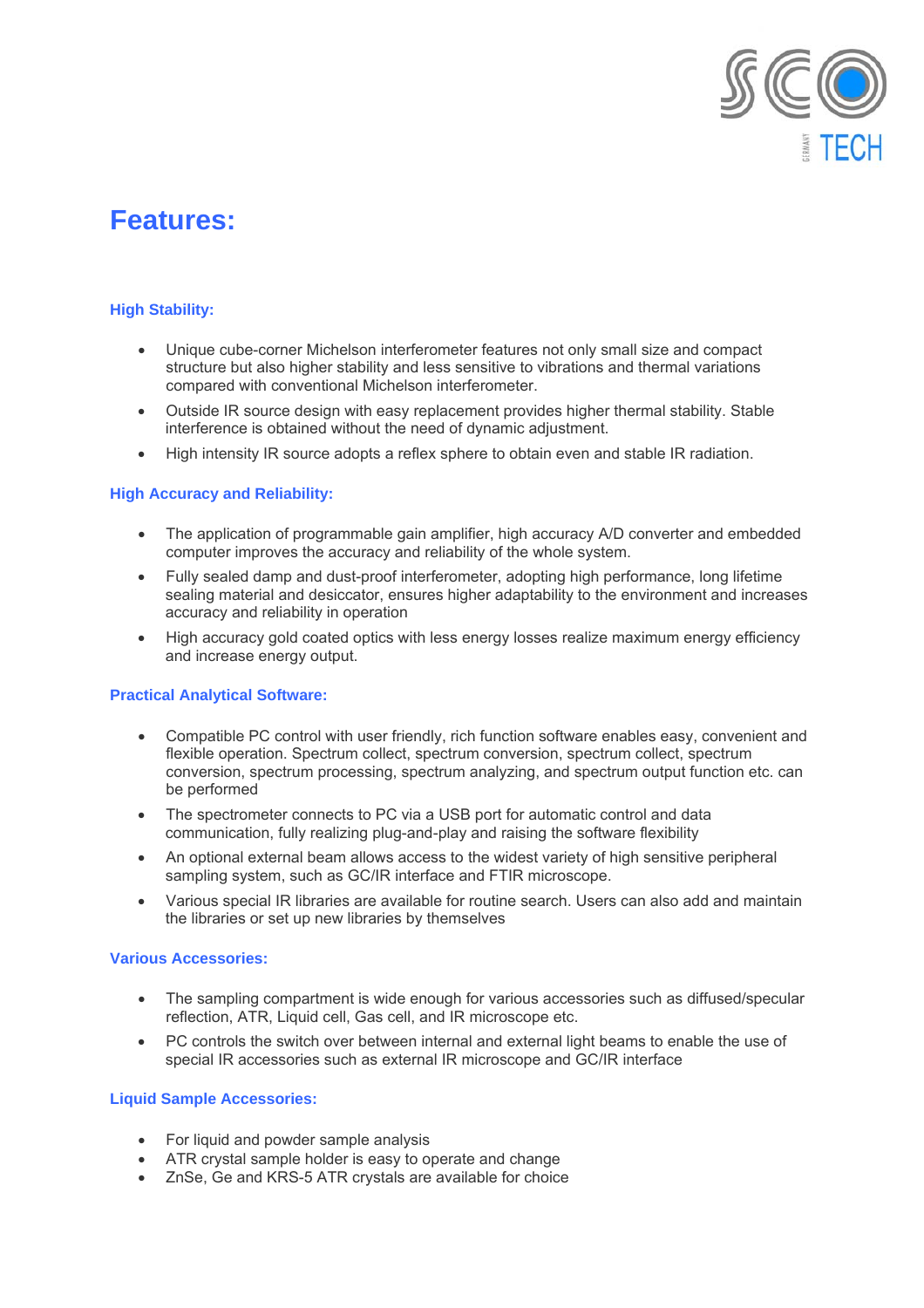

#### **IR Microscope:**

- Micro samples analysis, minimum sample size: 100µm (DTGS detector) and 20µm (MCT detector)
- Non-destructive sample analysis
- Translucent sample analysis
- Two measurement methods: transmission and reflection
- Easy sample preparation

## **Diffuse/Specular Reflectance Accessory:**

It is a versatile diffuse reflectance and specular reflectance accessory. Diffuse reflection mode is used for transparent and powder sample analysis. Specular reflection mode is for measuring smooth reflective surface and coating surface.

- High light throughput
- Easy operation, no internal adjustment needed
- Optical aberration compensation
- Small light spot, able to measure micro samples
- Variable angle of incidence
- Fast change of powder cup

#### **Horizontal ATR(Single-reflection and Multi-reflection)/Variable Angle ATR(30**°-**60**°**)**

Horizontal ATR is suitable for the analysis of rubber, viscous liquid, large surface sample and pliable solids etc. Variable angle ATR is used for measurement of films, painting (coating) layers and gels etc.

- Easy installation and operation
- High light throughput
- Variable depth of IR penetration

## **Accessory for Determination of Hydroxyl in IR Quartz**

- Fast, convenient and accurate measurement of Hydroxyl content in IR quartz
- Direct measurement to IR quartz tube, no need to cut samples
- Accuracy:  $\leq 1 \times 10^{-6}$  ( $\leq 1$ ppm)

## **Accessory for Oxygen and Carbon in Silicon Crystal Determination**

- Special silicon plate holder
- Automatic, fast and accurate measurement of oxygen and carbon in silicon crystal
- Lower detection limit:  $1.0 \times 10^{-6}$ cm<sup>-3</sup> (at room temperature)
- Silicon plate thickness: 0.1-3.5nm

#### **SiO2 Powder Dust Monitoring Accessory**

- Special  $SiO<sub>2</sub>$  powder dust monitoring software
- Fast and accurate measurement of  $SiO<sub>2</sub>$  powder dust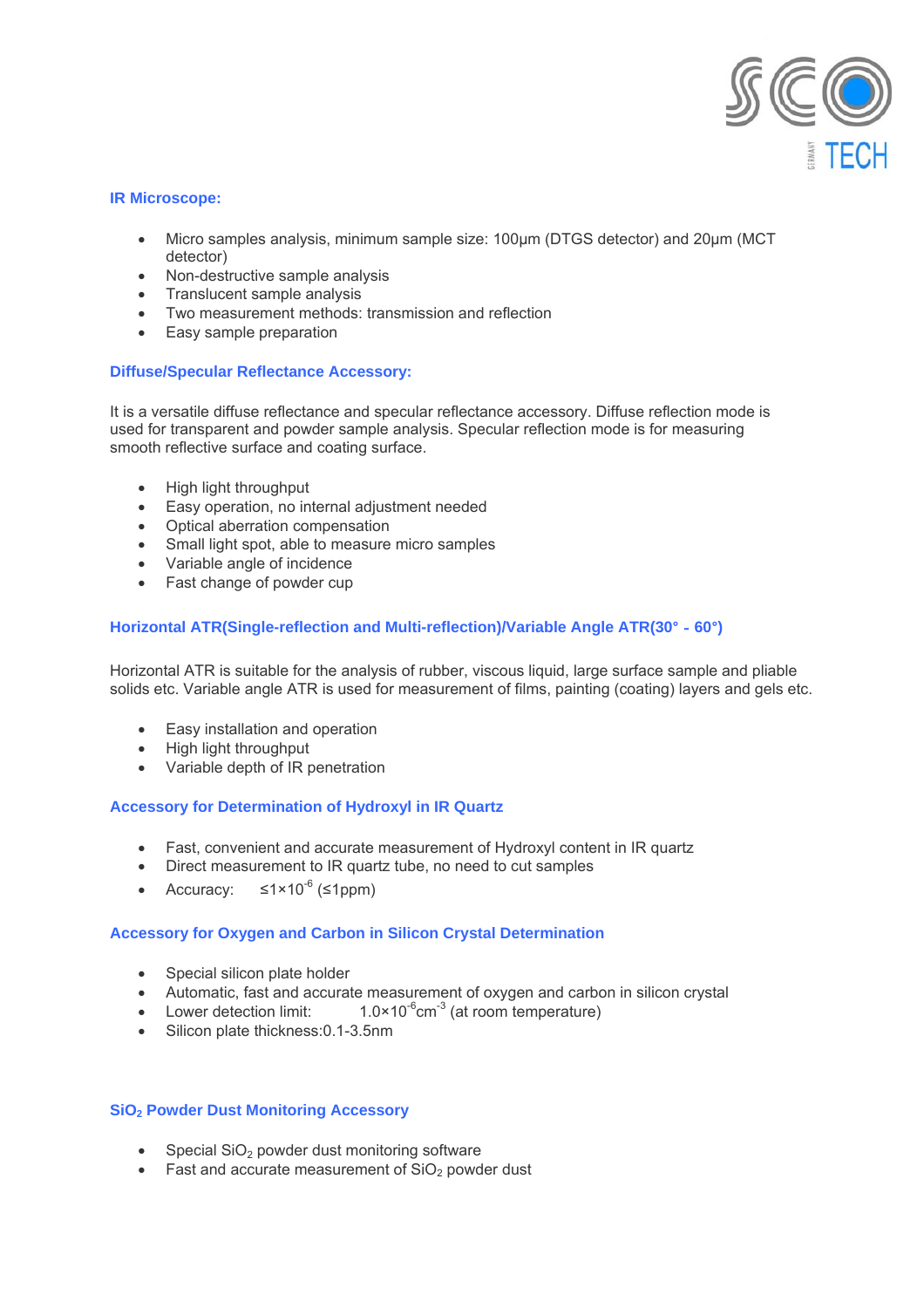

#### **Component Testing Accessory**

- Fast accurate measurement of the response of such components as MCT, InSb and PbS etc.
- $\bullet$  Curve, peak wavelength, stop wavelength and  $D^{\dagger}$  etc can be presented

# **Fiber Optic testing Accessory**

• Easy and accurate measurement of the loss rate of IR optic fiber, overcoming the difficulties for fiber testing , since they are very thin, with very small light-passing holes and uneasy to fix

#### **Jewelry Inspection Accessory**

• Accurate identification of jewelleries

# **SPECIFICATIONS :**

| Spectral Range:              | 7800 to 400cm-1                                                                                                                               |
|------------------------------|-----------------------------------------------------------------------------------------------------------------------------------------------|
| Resolution:                  | Better than 0.85cm-1<br>$(SP-FTIR-1)$ ,<br>$(SP-FTIR-2)$<br>Better than 0.5cm-1                                                               |
| <b>Wavenumber Precision:</b> | $±0.01$ cm $-1$                                                                                                                               |
| Scanning speed:              | 0.2-2.5 cm-1/s, automatically optimized for detector type or<br>manually adjustable for specific applications                                 |
| Signal to Noise Ratio:       | Better than 15000:1 RMS value, at 2100cm-1- 2000cm-1<br>or 2100cm-1- 2200cm-1, resolution: 4cm-1, detector:<br>DTGS, 32times date collection) |
| Beam Splitter:               | Ge coated KBr                                                                                                                                 |
| <b>Infrared Source:</b>      | External, air-cooled, high efficiency Reflex Sphere module                                                                                    |
| Detector:                    | DTGS, MCT (optional)                                                                                                                          |
| Date System:                 | Compatible computer                                                                                                                           |
| Software:                    | FT-IR software contains all routines needed for basic<br>spectrometer of operations                                                           |
| IR Library:                  | 11 IR libraries including                                                                                                                     |
| Dimensions:                  | 63×52×24cm                                                                                                                                    |
| Power:                       | AC:220V/50HZ, 1000VA                                                                                                                          |
| Weight:                      | 20 <sub>kg</sub>                                                                                                                              |
| Order no.                    | 0.565.010                                                                                                                                     |